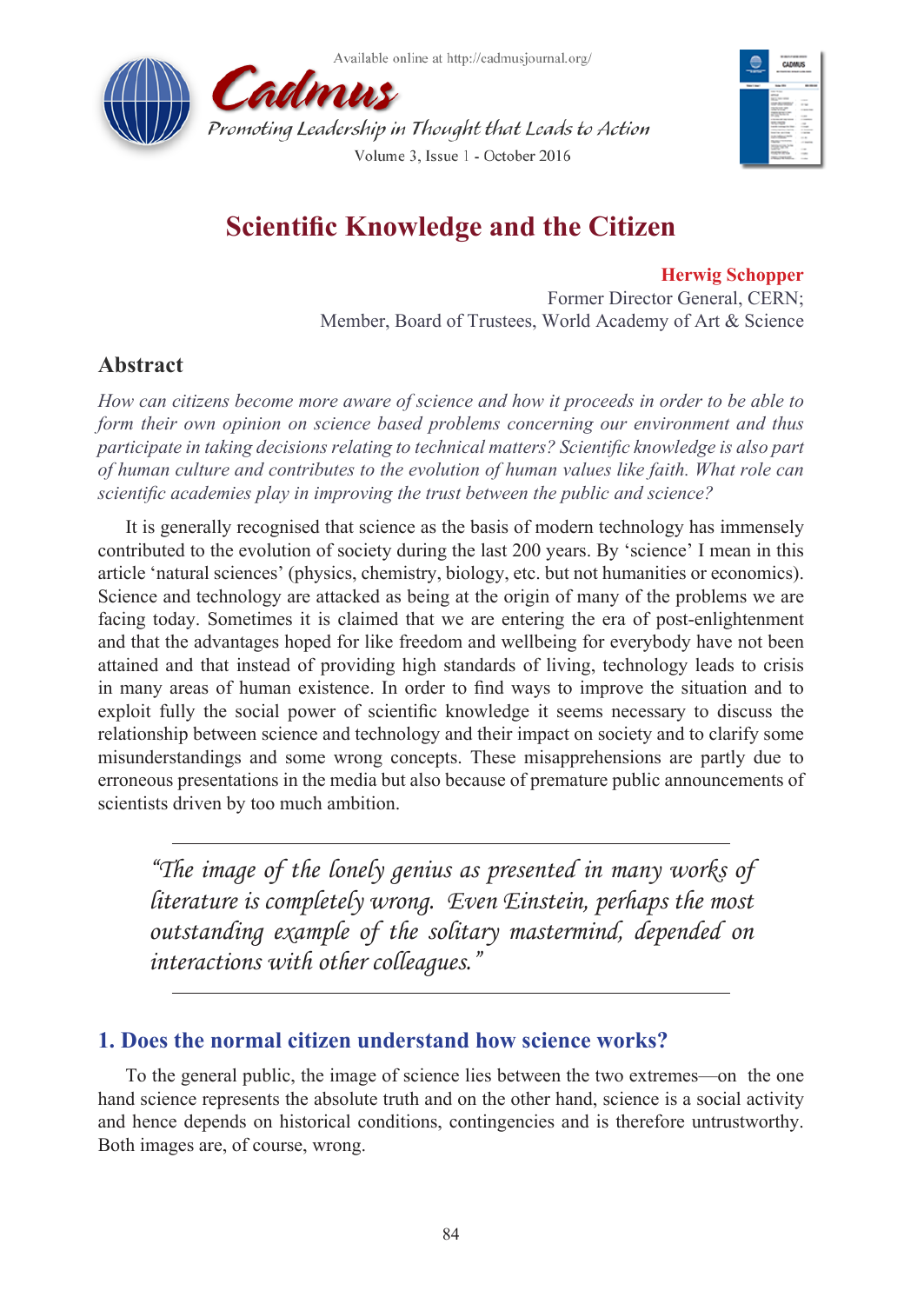In the progress of science one should distinguish between two phases: the first phase in which the personality of the researcher is essential for choosing his method of work when he explores new domains, following in some cases more systematic paths or in other circumstances trying to proceed by trial and error. During this phase, contact with other scientists is essential. The image of the lonely genius as presented in many works of literature is completely wrong.\* Even Einstein, perhaps the most outstanding example of the solitary mastermind, depended on interactions with other colleagues. Usually only after many wrong trials and many useless detours do final results emerge. Even those may be questioned by the results of other scientists and more work may be necessary to come to a definite solution. Also what is called the intuitive process can be essential in this phase, but intuition alone, as important as it may be for the progress of science, is not sufficient. Intuition alone may be crucial in other domains of human activities like in arts, but in science another phase has to follow.

It is the second phase, the phase of consolidation and verification, which provides the content for textbooks and handbooks used by students. There everything looks logical and straightforward and all the detours are suppressed (which sometimes gives the wrong impression that science is boring since it is not about surprises and intuition). In this phase interpretation, theory must be compared with facts which in natural sciences are measurements, i.e. numbers. Sciences are based on quantification and the empirical results are represented in mathematical form. This whole process requires a close collaboration between theory and experiment and implies a lot of hard and tedious perspiring work. It can be achieved in most cases only by cooperation of several or even many scientists and refutes the pictures of the lonely genius solving all the riddles in his study by thinking deeply. The media and also the public, of course, prefer human heroes which does not do justice to the fact that modern science is mainly based on cooperation. And progress is made mainly in small steps and not in a few breakthrough discoveries. James Clerk Maxwell, who is mainly praised for unifying electric and magnetic phenomena in the  $19<sup>th</sup>$  century, added a final element to this unification by extending in his famous equations the theory from static to varying electromagnetic fields—after [Michael Faraday](https://de.wikipedia.org/wiki/Michael_Faraday), Hans Christian Øersted and others found in experiments the relationship between electric currents and magnetic fields. Even Einstein knew already the Lorentz transformation which is a key element of the theory of special relativity and he learned a lot from Riemann's geometry of curved space for his theory of general relativity.

In natural Science facts are based on measurements which can be put in numbers, in formulae and finally in mathematically formulated theories which not only reproduce all measurements but also allow predictions. This is one of the mysteries: nature prefers mathematics as a language! Considering the history of science we state that a first step was the penetration of physics by mathematics. Combined with quantum mechanics this helped us understand the structure of the atom, then the atomic nucleus and most recently, the structure of elementary particles and the forces acting between them. Of course always being guided and confirmed by experiments! Chemistry was in the beginning like all sciences, a purely empirical activity, (starting with the alchemists) and later became a real science only around 1920 when, thanks mainly to Linus Pauling, physics helped us understand the

<sup>\*</sup> See for example 'The Physicists', a play by Friedrich Dürrenmatt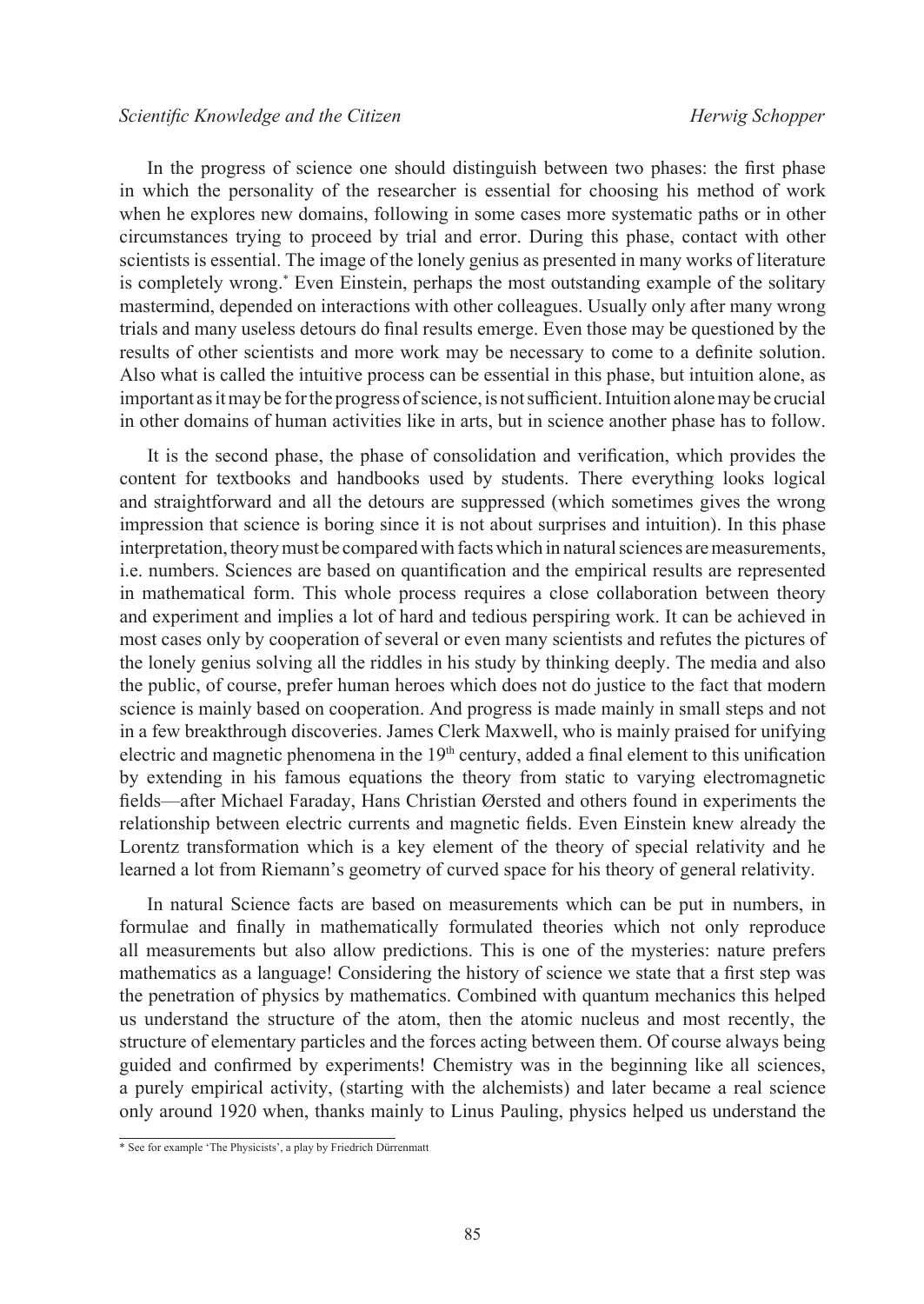chemical bonding and reactions on the basis of the atomic structure. Molecular Biology is presently in a transition from empiricism to theoretical understanding, whereas genetics and neuroscience are still restricted to certainly remarkable but still empirical successes.

*"Scientific revolutions do not imply that all existing knowledge is wrong but rather they restrict the validity of a special theory to a certain domain of parameters."*

### **2. Truths in the natural sciences and other human domains**

The main difference between the natural sciences and other human actions is the difference between what is considered true: in science a result is recognised as 'true' only if it can be reproduced anywhere at any time. The ultimate authority is nature and not human power. If a young student produces a result which obeys this condition of reproducibility he would be right even if all great authorities are initially against him. This reproducibility provides great confidence in the applied results of science in technology. When social scientists occasionally claimed during discussions that all results of science are uncertain since they are dominated by social conditions, I asked them whether they trust a bridge which they cross or an airplane which they board.\* Because of quantum mechanics airplanes have not become more dangerous!

This reproducibility is sometimes interpreted in the way that scientific results are considered to be eternally valid. Is this true? Yes and No! Media sometimes report about a revolution in science, what does this mean? Scientific revolutions do not imply that all existing knowledge is wrong but rather they restrict the validity of a special theory to a certain domain of parameters. For example relativistic dynamics does not imply the Newtonian mechanics is wrong but it means that the latter is valid only for velocities much smaller than the velocity of light. Quantum mechanics has not proven the invalidity of classical mechanics but has shown that it has to be modified when dealing with dimensions of the size of atoms. In these and many other cases the new theories include the old ones as asymptotic special cases.

Another problem which arises when scientific problems are discussed in public concerns the influence of errors. Results of measurements are expressed as numbers. No measuring equipment is free of imperfections and hence the results are affected by systematic errors. It is part of the experimental art to keep the systematic errors as small as possible or to estimate at least their size. The other kind of error is the statistical error. If we flip a coin the probability that one side will be up is 50%. However, if the coin is thrown 10 times we will find that one side is not up exactly 5 times, maybe 4 or 7 times. The simplest laws of statistics tell us that the deviation from the ideal expectation is proportional to the square

<sup>\*</sup> Here, all the interesting philosophical discussions about reality and objectivity are neglected. They are very interesting from a philosophical point of view but as a practising physicist I ignore them as long as I am in the laboratory.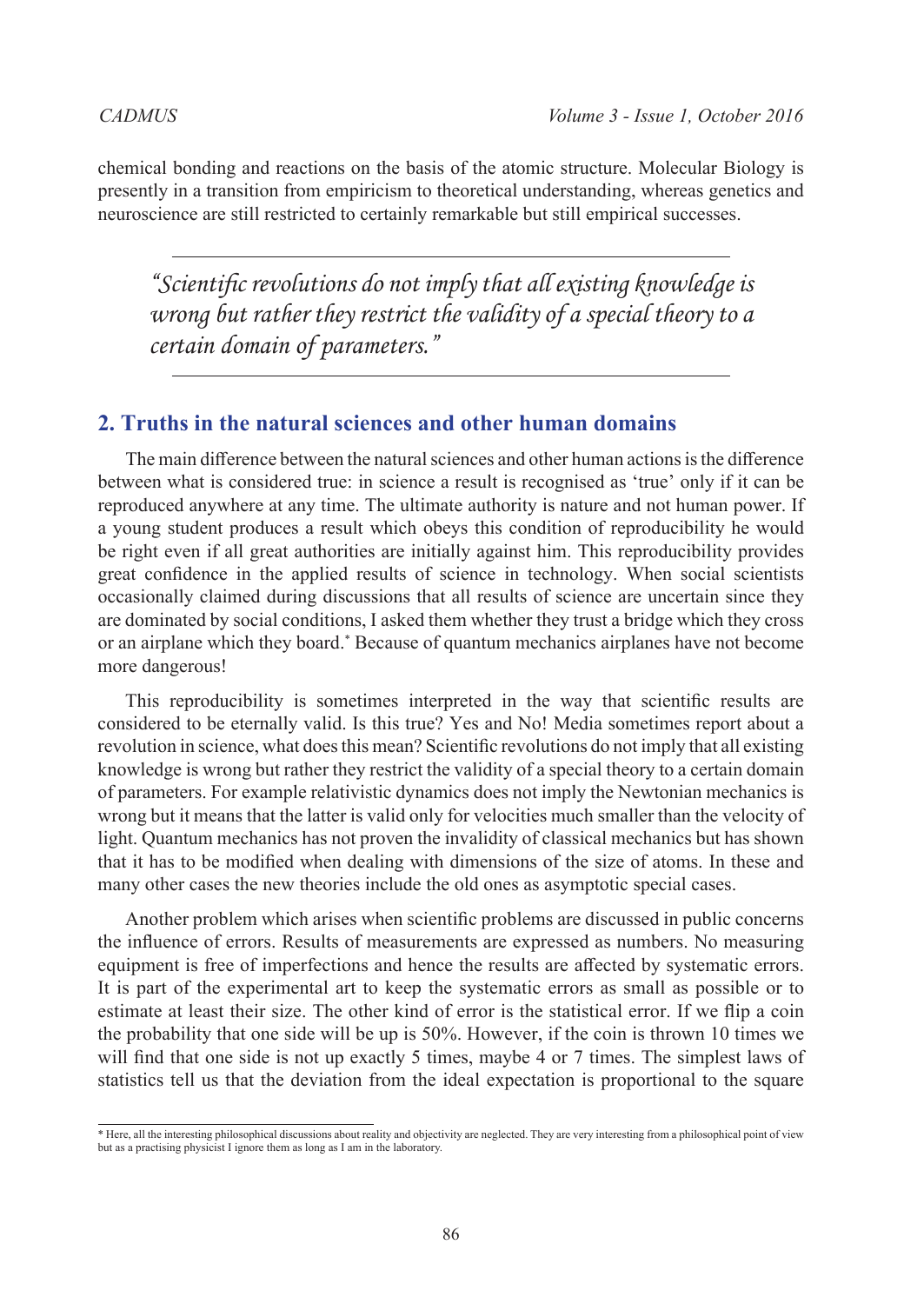root of the number of trials. Therefore with 10 trials (square root of 10 is about 3) one has to expect a large error of about 30% which is reduced to 10% with 100 trials.\* Therefore in certain experiments the statistical error can be reduced by repeating the measurement. The scientific result expressed by a number has practically no meaning without quoting at the same time the error, both systematic and/or statistical. In physics and chemistry this is a strictly followed rule and to a certain extent, errors are discussed also in medical research and some other fields. However, in public surveys this is mostly but regrettably neglected. Normally in a survey, about 1000 persons are interviewed which gives a statistical error of about 3%. Various results differ often by not more than this and hence have no relevance which is usually not mentioned and completely neglected.†

The importance of errors becomes even more crucial when scientific models are used to make predictions. Every model is based on certain assumptions depending on the present state of knowledge. The lack of knowledge can be taken into account by considering several models based on different assumptions and leading to diverse results. This ambiguity results, of course, in a different kind of systematic error. Unfortunately also in such cases the error is often not mentioned in public presentations of the predictions. The most drastic actual case is the prediction of climate warming. An enormous amount of interdisciplinary work has gone into achieving the best possible predictions. However, some parts of the complicated climate system are not yet sufficiently understood, for example the influence of clouds or the interaction between oceans and atmosphere. Therefore different models have been developed starting from different assumptions. The average of all these models gives the famous  $2^{\circ}C$ which is used in all political discussions concerning the reduction of climate warming. In all the public discussions I have heard, the errors attached to this value have not been mentioned although they are at least of the same magnitude as the value of  $2 \text{ °C}$  itself. For political reasons this might be justified but certainly it is not a rational use of scientific knowledge.

Of course, science is studied by people who have favourite ideas and prejudices. They make errors and follow wrong paths. To study the history of science is therefore very important, in particular in order to demonstrate to young people its human side and how fascinating it can be. However, after the fog has disappeared only the verified results will survive as explained above and only these should be used in any application.

In summary the following remarks are pertinent: scientific knowledge changes in history, but not by invalidating old theories but rather by restricting their domains of application. In addition because of unavoidable systematic and statistical errors all scientific results are not absolutely true to any degree of precision and their uncertainties have to be taken into account for decision making. The lack of this understanding among the public and politicians leads to many misinterpretations and sometimes to wrong decisions. It will also have the consequence that a large part of the population might lose the confidence in science since they might get the perception that science is not reliable. How can one achieve a state where difficult political decisions on energy production and use, climate change, nuclear energy,

<sup>\*</sup> The general role of probability in quantum mechanics cannot be discussed here. As far as measurements are concerned involving quantum mechanical phenomena the estimation of the statistical error is very similar although much more sophisticated than when throwing a coin.

<sup>†</sup> This is also true of most election forecasts that compare results of different parties or persons.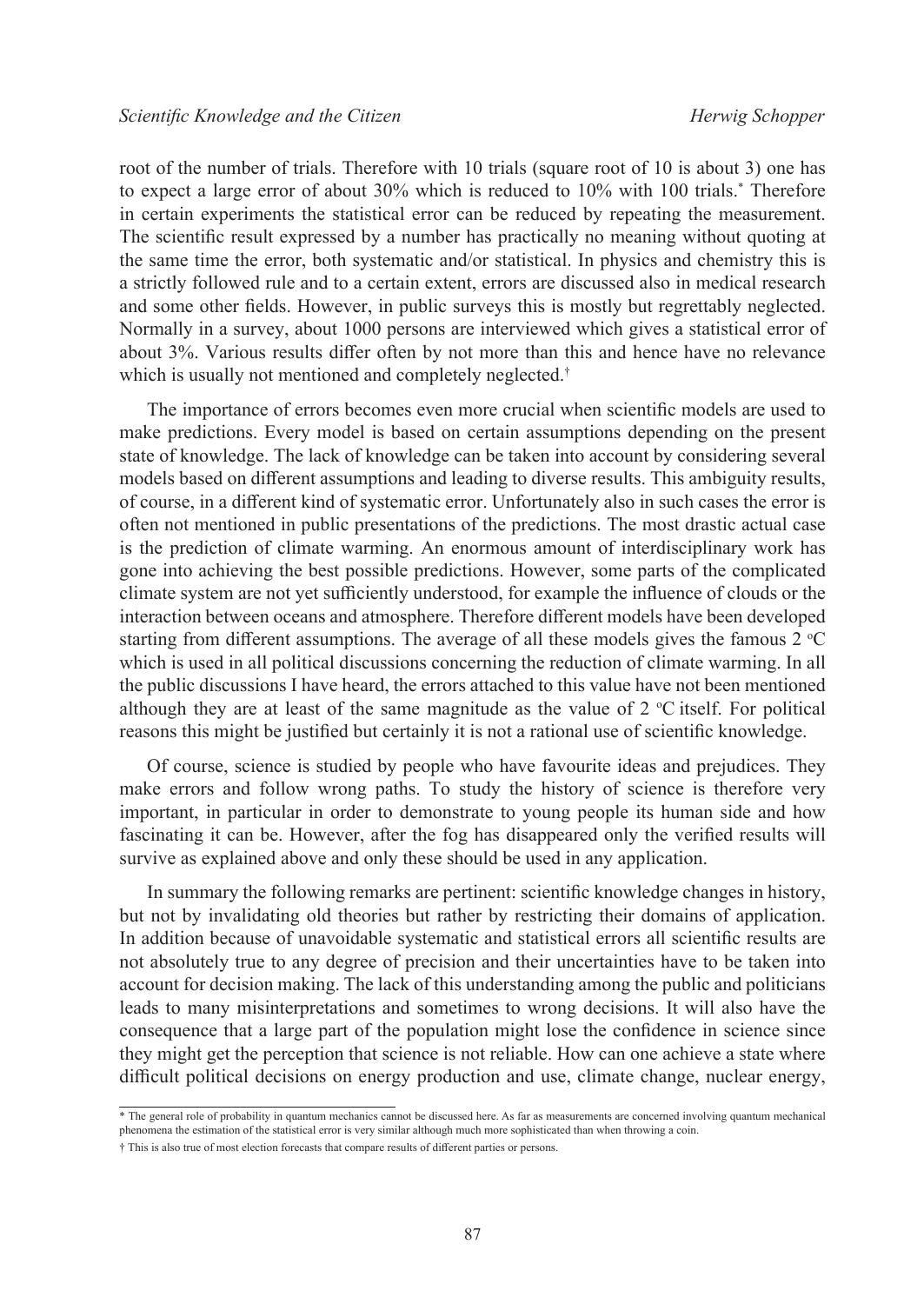water and food supply, etc., are based more on rational arguments instead of being strongly influenced by emotional disputes?

# **3. Education and Political Decisions**

The importance of education for the citizen has many aspects which cannot be discussed in all its aspects in this article. Only the necessity of providing to every citizen a minimum understanding of scientific matters will be considered.

We are living in an environment which is determined to a large extent not only by technical man made conditions but also by unavoidable natural dangers. Both succumb to the laws of nature. Every citizen should have a minimum understanding of those conditions in order to deserve the connotation of being an educated member of human society. The obvious solution is education should include not only reading and writing but also a certain understanding of the fundamental laws of nature as discovered by science. This is the main task for primary and secondary schools. Primary education should be compulsory for all children and in developed countries secondary education should be made available to a large part of the population. This is certainly a difficult but important task since it would at least take away the fear of some natural phenomena (and has successfully done it already for thunder, lightning, earthquakes etc.) which are still dangers but are understood as natural phenomena and not as expressions of the anger of gods.

Things become more complicated when it comes to understanding some modern technological developments. The scientific and technical environment is extremely complex and it needs specialists to understand and evaluate it. However, decisions related to such problems are very often major elements of the strategies of political parties or governments. They are even directly raised in popular referenda (examples are climate change, air pollution, genetic technology, chemicals against weed, nuclear energy etc.). In an ideal world one would hope that all citizens can be sufficiently informed to be able to make their individual decisions based on rational arguments.

This is, of course, an illusion grounded on the erroneous assumption that all people are equal. Some people are stronger, more beautiful or more intelligent than others. The basic concept of democratic thinking should be that the *chances* are equal for all, but not necessarily the *final achievements*. Hence we should not expect that the critical power of judgement should be the same for all citizens. Maybe scientists and other trained experts should have a special function in political decisions, a very difficult problem. Certainly, an objective of public education should be that the citizens understand in principle how science progresses as described above and how its results should be interpreted and applied. But one has to accept that a certain specialisation is unavoidable and indeed is the practice in most state systems with primary, secondary and tertiary education institutions. However, it is an open question whether citizens with different degrees of (scientific) education should have different degrees of influence on social decisions. If the answer is yes, it remains a completely open question as to which way this could be established in. But it is certain that a popular vote does not guarantee the most reasonable technical decision.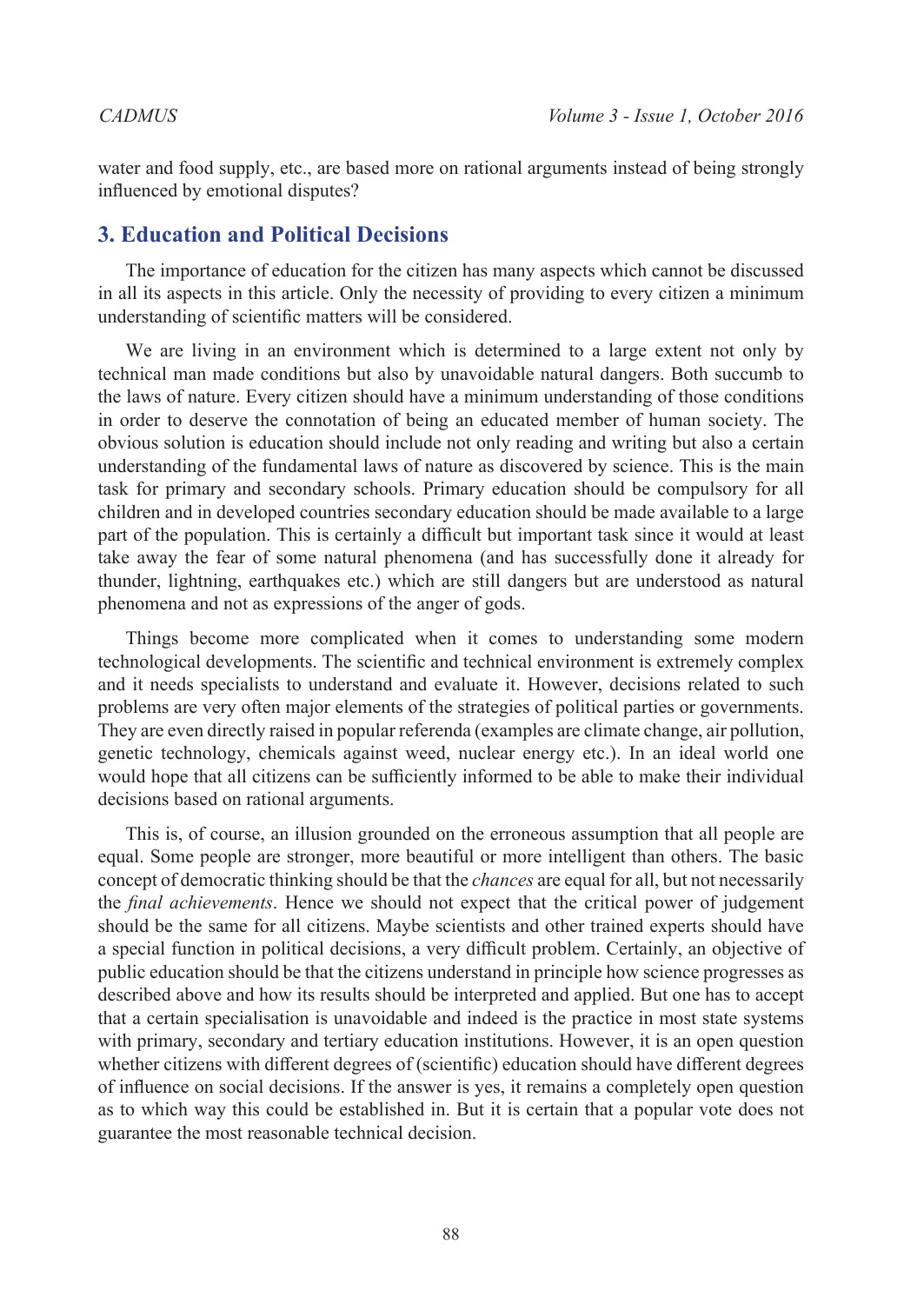## **4. Science and Human Values**

For the general citizen it is relevant to have at least a basic scientific knowledge not only to better understand and evaluate our technological environment, it also has some influence on our acceptance and formation of values.

*"Perhaps one day one might be able to understand better the mechanism of the human brain based on neurobiology, but consciousness, ethics and free will will remain outside the realm of natural sciences."*

Since the era of enlightenment, scientific development has infiltrated general education in many countries to a sufficient degree that the population has been liberated from superstition and the belief that supernatural powers take a direct influence on human destiny. Kings and emperors are not anymore believed to be installed by the grace of god,\* a concept that played an important role in Europe over centuries.

Our modern understanding of the physical world has deeply changed the relationship between science and faith. We know now that the age of the earth is about 13 billion years and not about 4000 years as it has been deduced from the bible and we understand the evolution of species, including man, as a result of evolution.† As a result, it is sometimes claimed that modern science leads necessarily to atheism and even famous scientists and politicians express themselves in this way. This and other wrong concepts concerning the relationship between science and religion are based on a misunderstanding of the progress of science.

As has been explained above, the 'truth' in science is based on observations reproducible anytime and anywhere whereas in religion it depends on revelation which is normally not repeatable at will. Hence, because of this fundamental difference in perceiving the world, there cannot be a conflict between science and faith. When Pope Johannes Paulus II visited CERN in 1983, I had the occasion to present to him this concept and he fully agreed. Hence it did not come as a surprise to me when a few years later Galileo Galilei was vindicated by the Vatican. When some time later the Dalai Lama came to CERN we came to the same conclusion. When I expressed my surprise that he fully agreed with the Pope he answered that he had dinner regularly with the Pope where they discussed such issues.

Miracles are essential elements of all religions, but in principle not repeatable. It is simply not possible to prove or disprove by methods of natural sciences any religious dogma, including the essential question whether god exists or not. Science provides only one aspect of human reality. Several other aspects apart from faith are not accessible to science. Beauty is one of them and science will not be able to explain to me why I like the paintings of the

<sup>\*</sup>Although in some parts of society financial success is still considered to be a divine reward and astrology is still a much appreciated topic in some journals. † Some of the formulations in holy scripts should be interpreted symbolically in the view of modern science and not taken literally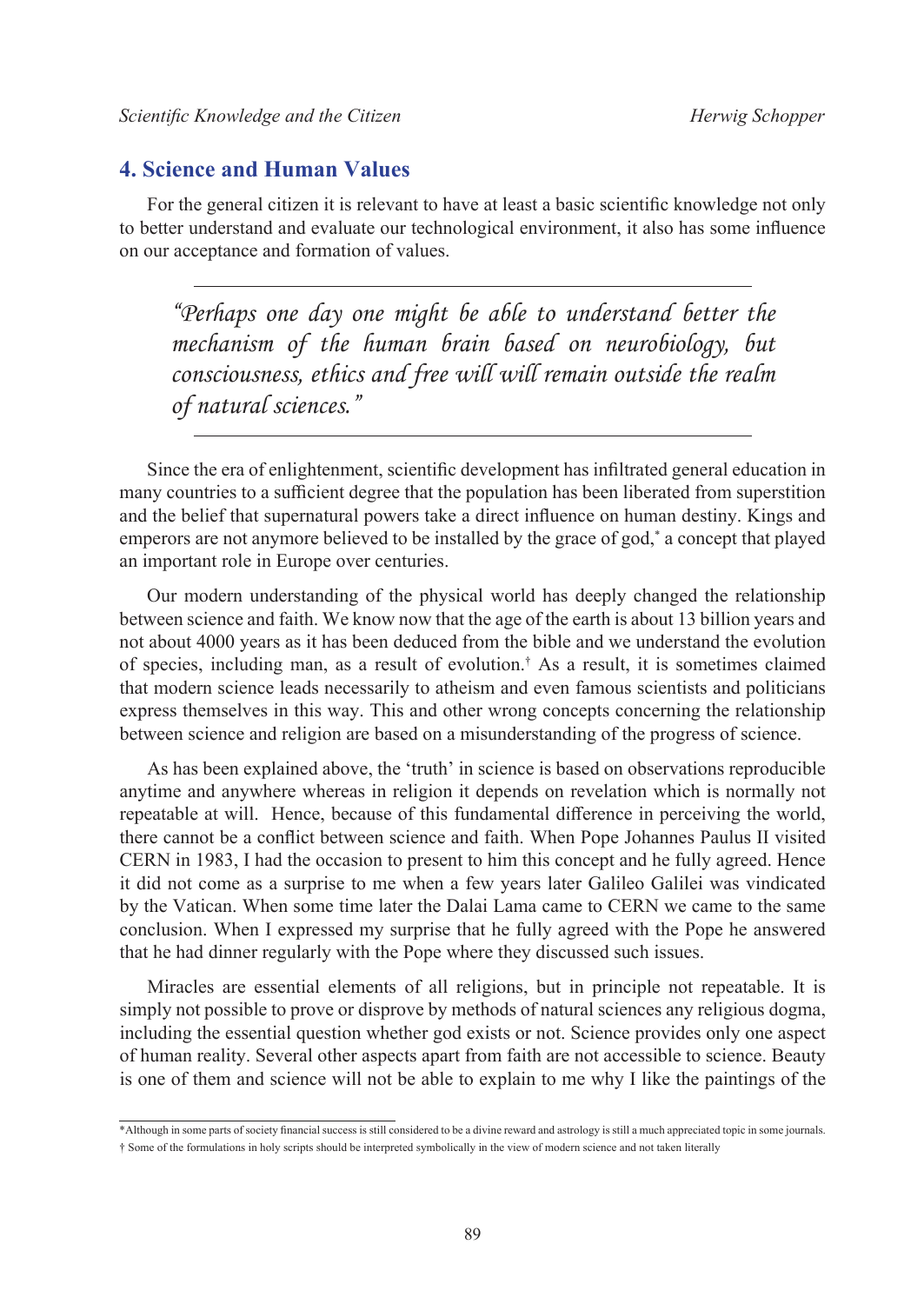French impressionists and not those of abstract modern art, why I like the music of Mozart and not that of Stockhausen. The mysteries of the various forms of human love will never be fully explicable to science and perhaps one day one might be able to understand better the mechanism of the human brain based on neurobiology, but consciousness, ethics and free will will remain outside the realm of natural sciences as defined in this article.

As a physicist I can still be emotionally impressed by looking at the stars on a beautiful summer night even when I know how they produce their energy and that they will exist only for a certain numbers of years. And I still consider it as a great mystery how the

*"The search for unification, for unity, is one of the fundamental aspirations of human existence."*

world came into being in spite of knowing the modern cosmological model which explains the evolution of elementary particles, atoms, molecules, dust, stars and galaxies but starts time and space with a 'big bang' during which time and space were 'created'. What is the 'big bang'? I once read that to the question 'what existed before time?' Saint Augustin replied 'God has created the purgatory for people who ask such stupid questions'. When I explained to Pope Johannes Paul II during his visit to CERN that in our machines we create matter from pure energy he corrected me by saying thus: '*creation* is my business, you can only *produce* matter'.

According to the ways in which we explore or perceive the world we shall find different aspects which seem not to provide a coherent picture or even to contradict each other. It is like comparing the different projections of one object. The shadow of a dinner plate will be a circle in one direction but will be closer to a straight line in a different projection. Which one is true? They are both stemming from the same reality and only by combining all projections we shall get a better understanding of the reality behind.

It seems that human beings need in addition to rational thinking a metaphysical 'narrative'. Can sciences contribute at least indirectly to establish such a narrative and the ensuing human values? Maybe, maybe not! Some general principles accepted in sciences may provide some hints. As far as we know today the laws of nature are universally valid—everywhere on earth, in the whole observable universe and at all times. Should one endeavour to find similar general laws for human ethics? Are 'Human Rights' as defined by the United Nations at least an approximation of such general laws? At least in science we have learned that tolerance, non-discrimination of races, faith and mentalities and mutual respect are positive values for the development of society.

In sciences and particularly in physics we aspire to explain the enormous multitude of phenomena by a theory based on as few assumptions as possible—a 'theory of everything'. This search for unification, for unity, is one of the fundamental aspirations of human existence. It allows us to put the multitude of phenomena into a logical scheme and maybe it is the basis for logical thinking. However, in physics we have learned that there will never be a complete theory of everything. Exploring nature is sometimes compared to unveiling an existing unchangeable painting. This is a wrong comparison, since the natural sciences are not as automatic and uninspired. Indeed, in order to formulate the laws of nature the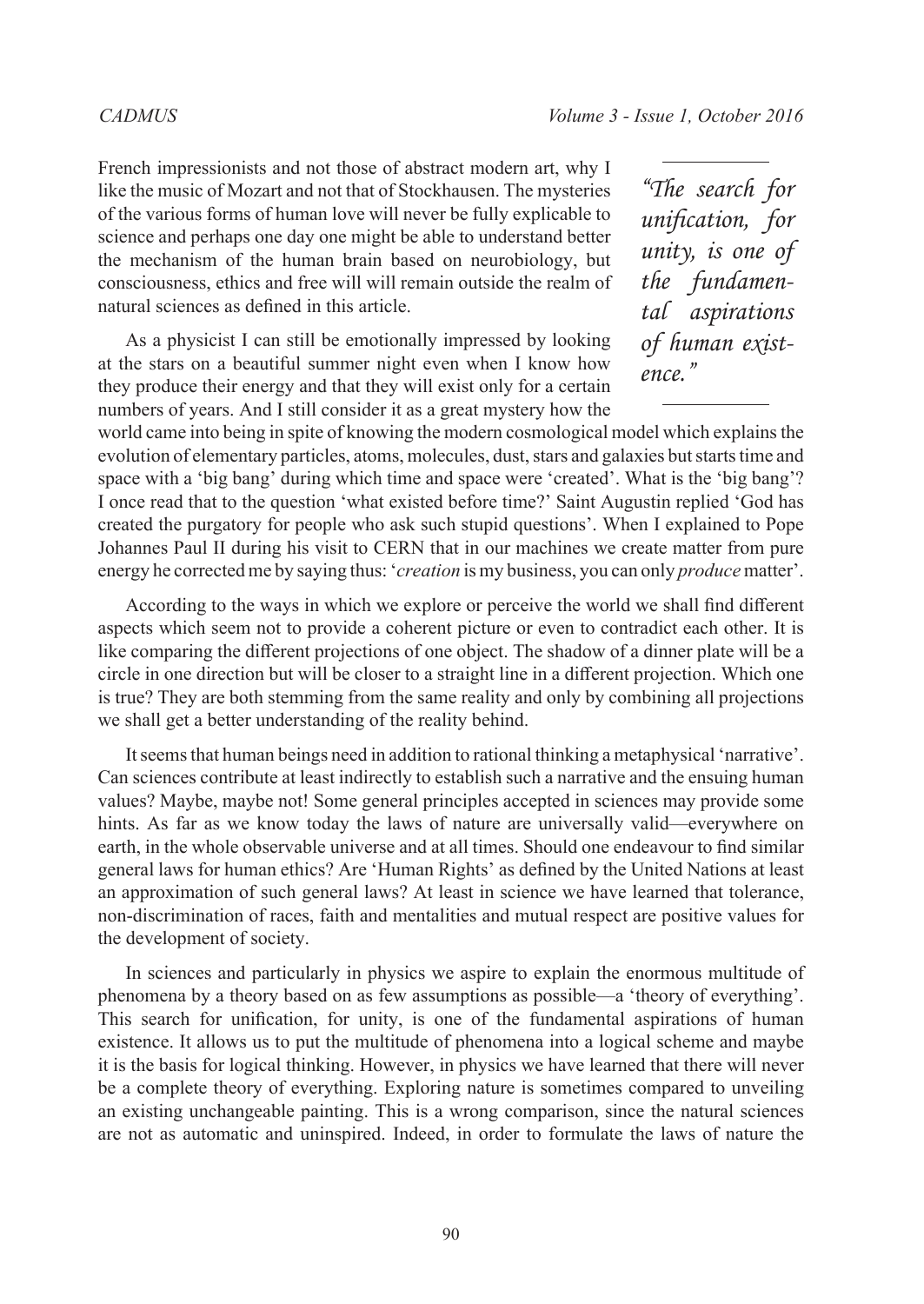appropriate concepts have to be invented first. The conservation of energy, one of the most fundamental laws in physics, can be formulated only when, after many years of experimental and theoretical work, the differences between the concepts of energy, work and action are clarified. By developing new concepts based on empirical observations new realms of nature can be opened to research, e.g. the concept of electric charge was at the beginning of electricity. The understanding that there will never be a theory of everything in the natural sciences might perhaps be a lesson for other sciences and human actions.

*"Could WAAS play a greater role as far as global issues are concerned? "*

### **5. The Public and the Role of Academies**

Exploring nature to understand from where we come and where we are going to is one of the noblest human activities, independent of the practical use of results. Therefore science as such because of its deep cultural value should be free to choose its targets for research and should not be limited by political or ideological ideas—a message that should be transferred to the citizens. Scientific academies should contribute to this task.

The results of science become the basis of technologies which can be used for the better or for worse of society. To decide which technologies should be developed and which suppressed is not the responsibility of the scientists alone, it is a decision to be taken by politicians based on the democratic will of the citizens. Which technologies to support and which to ban then becomes a question that has become extremely challenging because of the complexity of technical problems and the progressing specialisation. Democracy is partially based on the assumption that the 'politically educated citizen' ('der mündige Bürger' in German) would be able to form his own judgement. This is an illusion. Certainly the educational systems have made it possible for practically every citizen to understand better our environment and the public networks allow everyone to obtain immediate information on whatever topic is of interest. However, a few clicks on internet pages cannot replace many years of specialised studies. So how can citizens form their opinion, whom should they listen to? The media are often not neutral in their reports, they are influenced by economic or political pressures. Neither can individual scientists be considered as neutral and reliable sources of information. Scientists have their ambitions, they are proud of their own achievements and are after all human beings with their prejudices. For every dispute on a technical problem concerning society one will be able to find individual scientists who are in favour or against. In the past some outstanding scientists had managed to acquire sufficient confidence among politicians and in the media and thus their messages had a certain weight. Unfortunately this happens much rarer today—media prefer beauties or footballers who are much more attractive than scientists.

Could scientific academies or learned societies play a useful role in informing the public? I believe this is the case if certain conditions are met. The studies, analysis and recommendations must not be biased politically, ideologically or economics-wise. This is